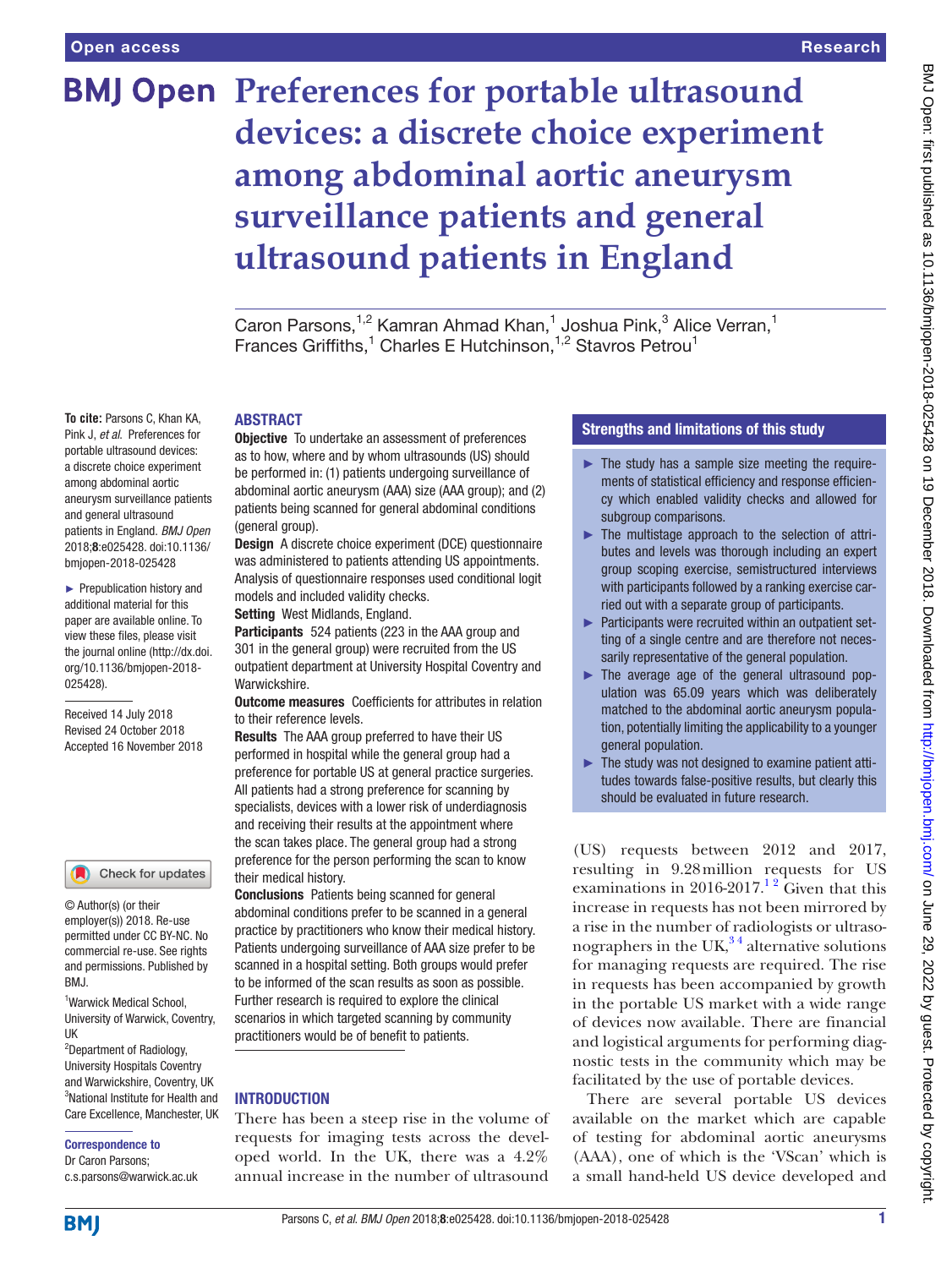produced by General Electric (GE Healthcare). Several studies have demonstrated the diagnostic accuracy of US performed by general practitioners and other non-radiological practitioners in the assessment of left ventricular function (sensitivity 92%, specificity 94%),<sup>[5](#page-6-2)</sup> postoperative evaluation of pleural and pericardial effusions (sensitivity 91%–98%, specificity  $56\%$  $56\%$  $56\%$ –70%) $^6$  and in AAA identification (sensitivity 100%, specificity  $100\%$ ).<sup>[7](#page-6-4)</sup> However, diagnostic accuracy represents only one strand of evidence that should inform healthcare decision-making and should be used in conjunction with evidence for cost-ef-fectiveness and patient preferences.<sup>[8](#page-6-5)</sup>

Discrete choice experiments (DCEs) are increasingly used by economists and psychologists to inform healthcare policy decisions. They measure the relative importance that respondents place on different characteristics of a service or product, and the extent to which they are prepared to forfeit one characteristic to have more of another. DCEs are based on the premise that a service can be described in terms of attributes, each of which can be set at different levels. In a DCE, participants have to choose between scenarios with differing levels of these attributes. Regression techniques yield coefficients that describe the relative preference (utility) for changes in each attribute. Coefficient ratios provide information on responders' willingness to trade between attributes. $9^{10}$ The increasing use of DCEs in healthcare arises from the recognition that healthcare interventions are valued for more than just health outcomes. $10$  <sup>11</sup> DCEs have been successfully used to involve the public and patients in establishing preferences for health care.<sup>12-15</sup>

Patient experience and preference has become increasingly important in decision-making in healthcare policy[.16 17](#page-7-3) Very little is currently known about patient preferences on by whom, how and where imaging tests should be performed. Surveys and questionnaires have been used in the past to evaluate patient preferences as to how results of imaging tests are conveyed, and how much the radiologist should be involved in this process; however, DCE methodologies that permit an estimation of strength of preference were not applied[.18–20](#page-7-4) Attitudes to findings of extracolonic malignancy in CT colonography<sup>21</sup> have been evaluated using DCE techniques, but there has been no evaluation of patient preferences for general abdominal US or AAA surveillance.

The aim of this study was to evaluate two groups of patients (undergoing AAA surveillance or general abdominal US) and their preferences for how, by whom and where their US should be performed, using the DCE technique.

#### **METHODS**

This study was conducted using an exploratory sequential mixed-methods design, adopting recommended stages for undertaking a DCE. $^{22}$  In selecting methods to design the questionnaire and conduct the DCE, reference was made to the International Society for Pharmacoeconomics and

Outcomes Research good practice checklist for conjoint analysis[.23](#page-7-7)

#### Selection of attributes and levels

Qualitative work should be undertaken to inform the development of attributes and levels for DCEs. This ensures that attributes that are important to patients or potential recipients are included and provides a way of checking that respondents are likely to understand the attributes they are presented with in the way that researchers expect.[9 10 24](#page-7-0) A multistage approach was used to develop the attributes and associated levels.

### Expert group

A scoping exercise was conducted, and a list of topics was produced. An expert group (n=4) was convened including a range of professionals with expert knowledge of the service and technology context. The group discussed the list of topics and was asked to suggest an initial set of attributes and levels to be used in semistructured interviews.

#### Semistructured interviews

Semistructured, qualitative interviews were conducted with patients attending US appointments to identify which themes and factors they consider important in how their scan is performed. Convenience sampling was used and two groups were interviewed: one attending for general abdominal US (n=14), the other for AAA monitoring (n=9). Prior to interview, the AAA group had undergone two scans: one carried out by a vascular nurse specialist using standard US equipment, the other performed by a general practitioner (GP) using the VScan portable US machine. Inclusion criteria were age over 50 years and attendance for either AAA monitoring or abdominal US. Patients were excluded if they did not speak English, and there was no available interpreter. Interviews lasted 15min and explored participants' experiences and views regarding factors important to them such as the location of scan and who performs it. Participants were then provided with the initial attribute list, asked whether these were relevant and to identify any additional attributes important to them. The interviews were audio-recorded and later transcribed; the transcriptions were then checked for accuracy. Thematic analysis was carried out on the interview data to produce a more comprehensive list of potential attributes and levels.

#### Ranking exercise to select attributes

Convenience sampling was used to identify participants for a separate ranking exercise. Interviews were held with patients attending US appointments (n=17). Participants were initially provided with the updated list of attributes and asked to think of any that were also important to them. This was followed by the completion of a ranking exercise in which participants were asked to select the five most important attributes from a list of 14 and then rank these attributes in order of importance. Participants were given the opportunity to clarify anything they did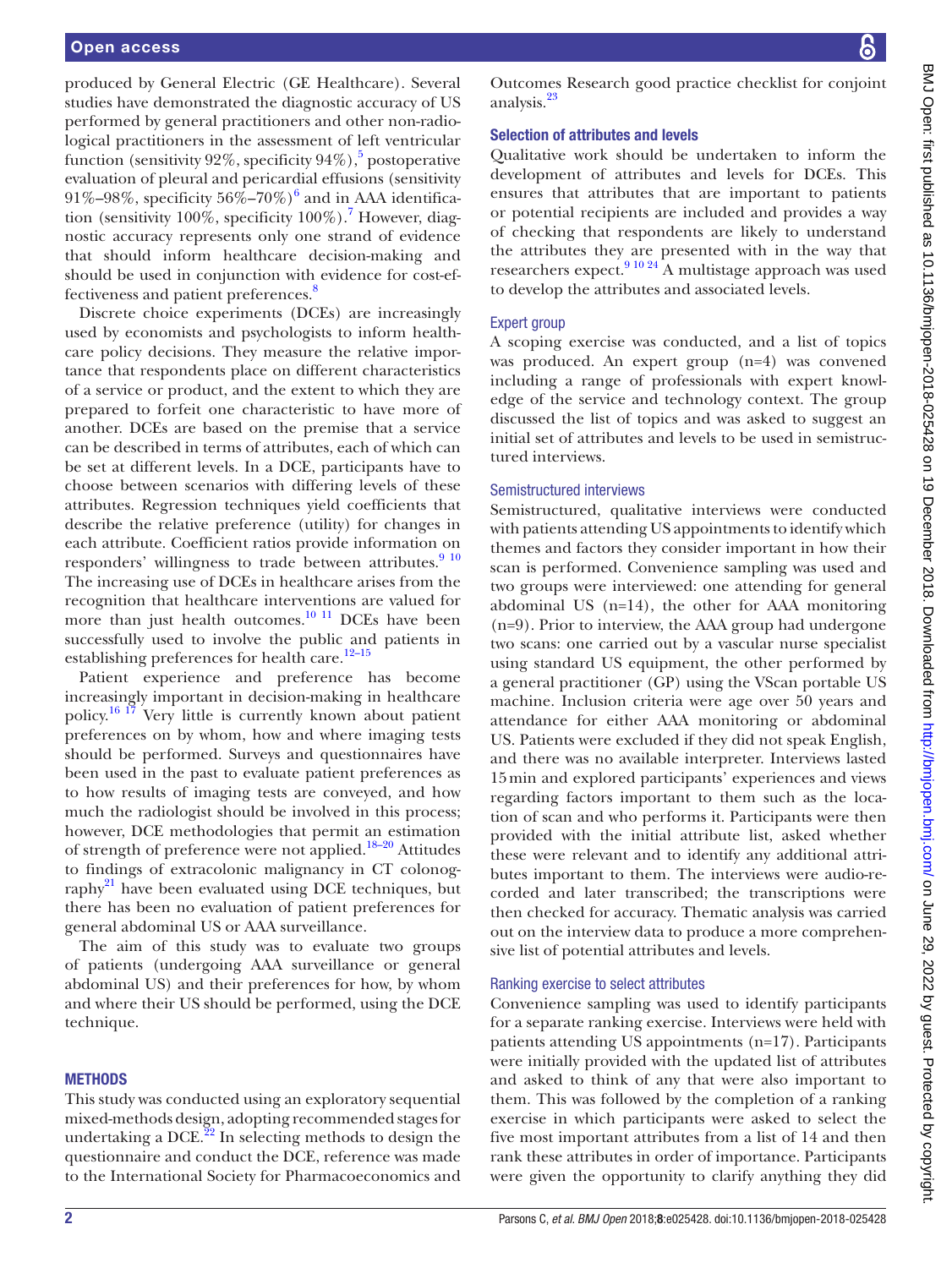# Box 1A Discrete choice experiment attributes and levels

#### <span id="page-2-0"></span>Knowledge of your health

- a. The person performing your scan has knowledge of your health/ other health problems.
- b. The person performing your scan does not have prior knowledge of your health/other health problems.

#### Person scanning has specialist training in scanning for aortic aneurysm

- a. The practitioner performing your scan has detailed knowledge of the National Health Service (NHS) Abdominal Aortic Aneurysm Screening Programme.
- b. The practitioner performing your scan does not have detailed knowledge of the NHS Abdominal Aortic Aneurysm Screening Programme.

#### Continuity of care

- a. You see the same practitioner each time you go for a scan.
- b. You see different practitioners each time you go for a scan.

#### Risk of underdiagnosis (chance that the scan will give an incorrect negative result, meaning any potential problem would not be picked up until your next scan)

- a. 2% (1 in 50).
- b. 5% (1 in 20).

#### Time taken to receive your results

- a. You get your results at the appointment where your scan takes place.
- b. Your get your results later via a report from the NHS Abdominal Aortic Aneurysm Screening programme.

not understand. The data from this ranking exercise were analysed and subsequently used to inform the final design of the DCE.

#### Questionnaire design

A labelled choice format for the DCE was selected as this may be more suitable to real-life choices such as uptake of cancer screening. $25$  The final design comprised six attributes each with two levels ([box](#page-2-0) 1A) and the referent level for each attribute is described in [box](#page-2-1) 1B. A generic pairwise choice with an 'opt-out' choice was selected for the questionnaire design. Each scenario described a choice between two possible screening alternatives. In each choice set, participants were asked to select their preferred choice for screening from three options, one of which was a 'neither' option (see [table](#page-3-0) 1 for an example choice question). There was no cost attribute included in the study as the National Health Service (NHS) provides US scanning free at the point of use.

The DCE design was generated using SAS (V.8.0) statistical software. The most efficient design based on the properties of orthogonality and level balance consisted of 12 separate choice sets, each comprising two alternative profiles.

Due to the small number of choice sets, they were all incorporated into a single questionnaire to be administered to all participants. One questionnaire was designed with wording altered for each group: one for patients undergoing surveillance scanning of their AAAs, and one

# Box 1B Reference cases for the abdominal aortic aneurysm (AAA) population and the general abdominal ultrasound (US) population

#### <span id="page-2-1"></span>Reference case for the AAA population:

- ► Select option A.
- ► Traditional hospital-based US scanner, operated by a full-time ultrasonographer.
- ► The person performing your scan does not have prior knowledge of your health/other health problems.
- ► The practitioner performing your scan does not have detailed knowledge of the National Health Service Abdominal Aortic Aneurysm Screening Programme.
- ► You see different practitioners each time you go for a scan.
- ► Risk of underdiagnosis: 2% (1 in 50).
- ► You get your results at the appointment where your scan takes place.

#### Reference case for the general US population:

- ► Select option A.
- ► Traditional hospital-based US scanner, operated by a full-time ultrasonographer.
- ► The person performing your scan does not have prior knowledge of your health/other health problems.
- ► The practitioner performing your scan is not a specialist US scanner (eg, GP/practice nurse).
- ► You see different practitioners each time you go for a scan.
- ► Risk of underdiagnosis: 2% (1 in 50).
- ► You get your results at the appointment where your scan takes place.

for patients who had been referred for general outpatient abdominal US scans. Core questions additionally collected descriptive data on each participant.

Each version of the questionnaire included one consistency test. The consistency test was identical to, but not consecutive with, a selected choice set from the set of questions. Responders were deemed to have answered consistently if they selected the same option in the original choice set and the consistency test.

#### Participants and recruitment procedure

Participants were recruited from the US outpatient department at University Hospital Coventry and Warwickshire between February 2015 and May 2016. A research nurse identified whether a patient was attending for general abdominal US or AAA screening follow-up scan and gained consent from those willing to participate in the study. Only patients above the age of 60 years were approached for recruitment into the general group. For the purposes of eliciting the preferences of patients attending for general abdominal US or AAA screening follow-up scan, a prespecified sample size of at least 200 patients in each group was required to meet the require-ments of statistical efficiency and response efficiency.<sup>[26](#page-7-9)</sup>

Questionnaires were provided to patients, and they were given the option of completing it and returning it at the time of the US appointment or returning the questionnaire by post. Participants were offered a contribution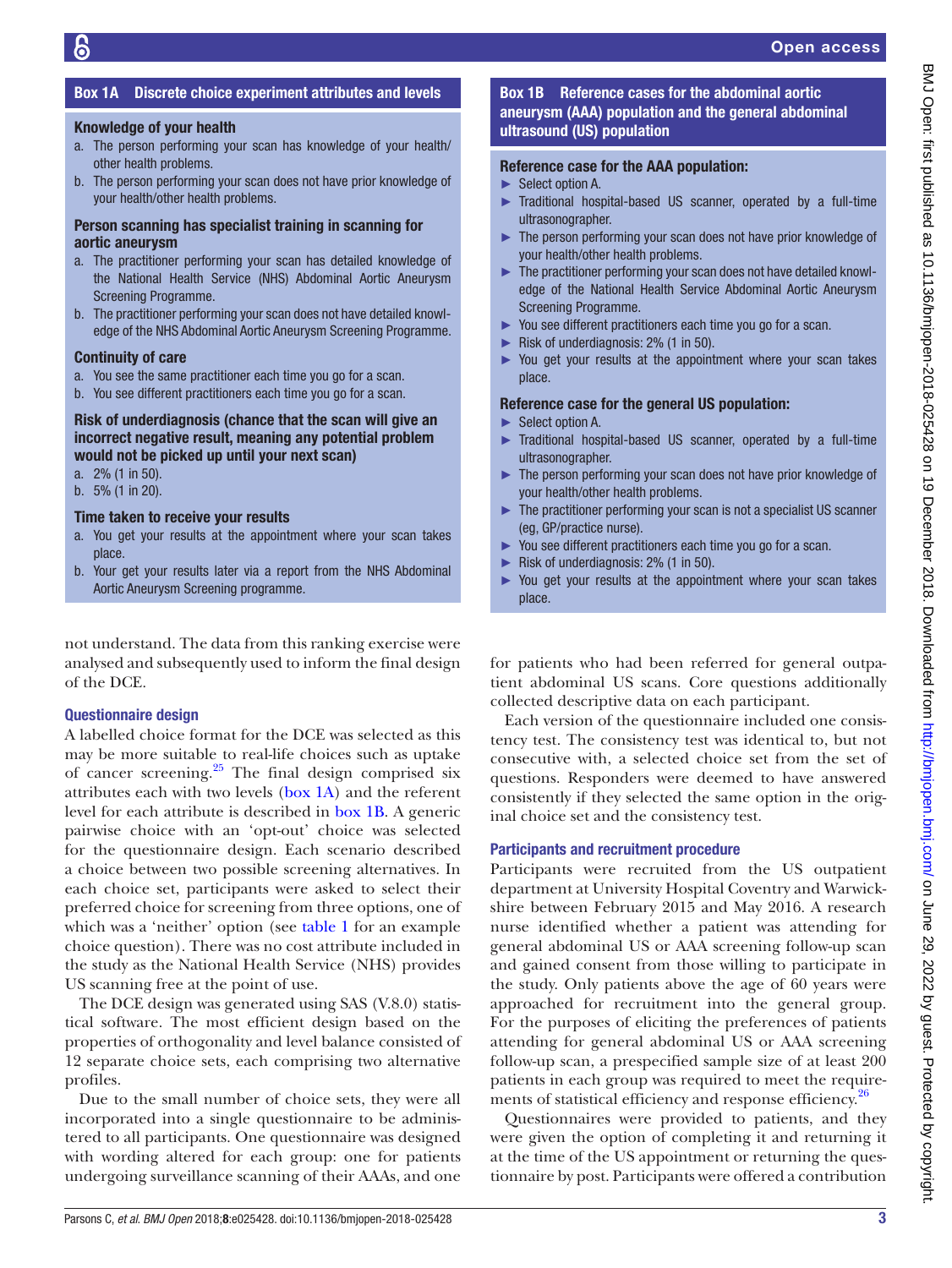### <span id="page-3-0"></span>Table 1 Example of a choice question

| Q1: Which of the two alternative screening programmes shown below, or neither, would you choose to attend?                                                        |                                                                                                                                        |  |  |  |  |
|-------------------------------------------------------------------------------------------------------------------------------------------------------------------|----------------------------------------------------------------------------------------------------------------------------------------|--|--|--|--|
| <b>Option A: Hospital-based scanner</b>                                                                                                                           | <b>Option B: VScan screening</b>                                                                                                       |  |  |  |  |
| The person performing your scan does not have prior<br>knowledge of your health/other health problems.                                                            | The person performing your scan does not have prior<br>knowledge of your health/other health problems.                                 |  |  |  |  |
| The practitioner performing your scan has detailed<br>knowledge of the NHS Abdominal Aortic Aneurysm Screening<br>Programme.                                      | The practitioner performing your scan does not have detailed<br>knowledge of the NHS Abdominal Aortic Aneurysm Screening<br>Programme. |  |  |  |  |
| You see the same practitioner each time you go for a scan.                                                                                                        | You see the same practitioner each time you go for a scan.                                                                             |  |  |  |  |
| Risk of underdiagnosis (scan gives an incorrect negative<br>result): 5% (1 in 20).                                                                                | Risk of underdiagnosis (scan gives an incorrect negative<br>result): 2% (1 in 50).                                                     |  |  |  |  |
| You get your results at the appointment where your scan takes<br>place.                                                                                           | You get your results at the appointment where your scan takes<br>place.                                                                |  |  |  |  |
| Please tick the box below which corresponds to which of the two screening alternatives, or neither, you would choose to<br>attend. Please select only one option. |                                                                                                                                        |  |  |  |  |
| Option A                                                                                                                                                          | □                                                                                                                                      |  |  |  |  |
| Ontion R                                                                                                                                                          | п.                                                                                                                                     |  |  |  |  |

| Neither  |    |
|----------|----|
| Option B |    |
| V        | -- |

NHS, National Health Service.

to parking/travelling costs to the value of a £5 shopping voucher for questionnaire completion.

#### Patient and public involvement

Patients were involved in design aspects of two parts of the study as described in detail above. The first group (n=31) were interviewed by a researcher and were asked what attributes of attending a US were important to them, based on an initial list formulated by the expert group. The second separate group (n=17) were asked to rank the attributes in order of importance. This information was then incorporated into the design of the final DCE questionnaire. The outcomes of the study will be made available to participants.

# Statistical analyses

Questionnaire responses were entered independently into MS Excel (V.2013) by two researchers, thus creating two sets of data. Discrepancies were resolved by referral to source questionnaires. Descriptive patient characteristics were analysed using frequencies. DCE data were transferred to R (V.3.4.1) and analysed using conditional logit regression analysis,<sup>9</sup> clustered on participant ID. Categorical data were expressed as dummy variables. The two sets of data input were compared for differences. Internal validity was evaluated by comparing the main results with those of respondents that answered the consistency check question accurately. Additional sensitivity analyses were conducted to see if the results of the DCE varied by age or gender. Marginal rates of substitution were calculated by using risk of underdiagnosis as the continuous variable.

Regression coefficients were calculated for all attributes in the regression model. A negative coefficient represents a preference for the referent level whereas a positive coefficient represents a preference for the

alternative presented in the results table. The magnitude of the regression coefficients represented the degree of preference for each of the attributes: the greater the coefficient, the more that attribute was preferred. Ratio of coefficients was used to demonstrate how respondents traded between attributes. The ratio of the risk coefficient to each of the non-risk coefficients was used to calculate willingness to trade for changes in the non-risk attributes.

Sensitivity analyses were conducted to see if the results of the DCE varied by age or gender.

Age was entered as a categorical variable split based on median age (1 is above median (AAA=(75-94), general= $(64-94)$ ), 0 is less than or equal to median  $(AAA=(50-74)$ , general= $(50-63)$ ), while gender was entered as a categorical variable (0=male, 1=female).

# **RESULTS**

#### Characteristics of population

The sample for the DCE comprised 524 respondents (223 AAA patients and 301 general abdominal US patients). The general group included patients who had been referred by their general practitioner or hospital consultant for any type of abdominal health concern. The general characteristics of both populations are presented in [table](#page-4-0) 2. There was no significant difference between the ages of the two patient populations. There was a significantly higher proportion of men in the AAA surveillance group.

# Main DCE results

#### AAA group

The coefficients for the full dataset are presented in [table](#page-4-1) 3, along with their SEs and significance. Patients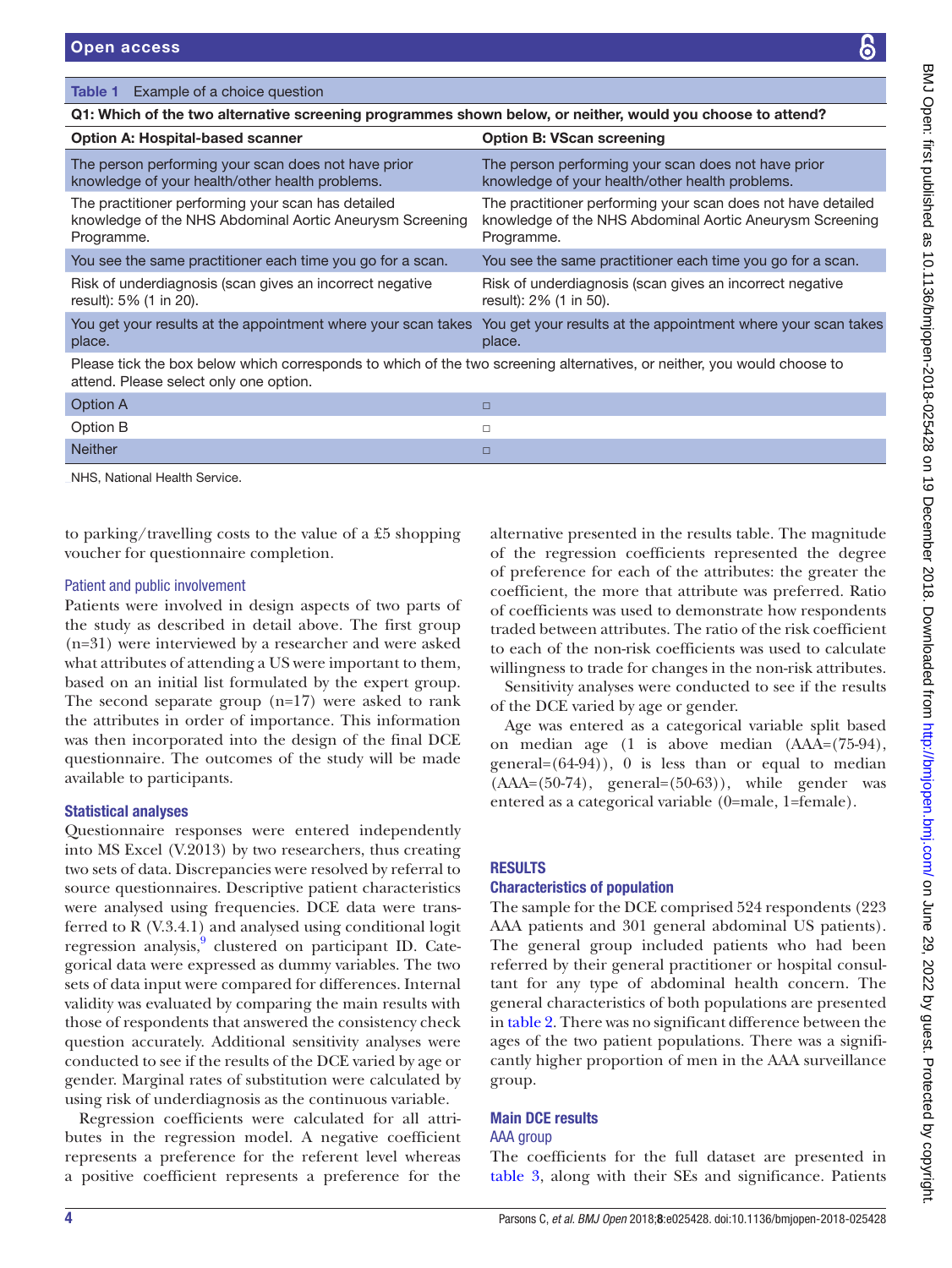<span id="page-4-0"></span>

| <b>Table 2</b> Characteristics of the two patient populations |                         |                               |            |  |  |
|---------------------------------------------------------------|-------------------------|-------------------------------|------------|--|--|
|                                                               | AAA patients ultrasound | General                       | P value*   |  |  |
| N                                                             | 223                     | 301                           |            |  |  |
| Age (years),<br>mean (SD),<br>median                          | 71.04 (10.18),<br>74    | 65.09 (10.87), P=0.8500<br>63 |            |  |  |
| Gender (women), 64 (28.70)<br>$n (\%)$                        |                         | 192 (63.79)                   | P < 0.0001 |  |  |

\*T test for continuous variable and  $\chi^2$  test for proportions.

AAA, abdominal aortic aneurysm.

expressed the strongest preference for a device with a lower risk of underdiagnosis (−0.553; p<0.001). The residual coefficient for the practitioner performing the scan having detailed knowledge of the AAA programme was significant and positive which signifies that patients have a strong preference for practitioners that are specialists in scanning  $(0.430; p<0.001)$ . Location of scan was the attribute showing the next strongest preference with AAA patients having a preference for hospital scanning (−0.216; p<0.001). The coefficient for speed of results was negative and significant, indicating that AAA patients prefer to receive their results at the appointment where the scan takes place  $(-0.175; p<0.01)$ . These results are consistent with the expectation that AAA patients will prefer a scan at the hospital by a specialist using a more accurate device with immediate feedback of results.

#### General group

The coefficients for the full dataset are presented in [table](#page-5-0) 4, along with their SEs and estimates of statistical significance. Patients expressed the strongest preference for a device with a lower risk of underdiagnosis (−0.455; p<0.001). The residual coefficient for the practitioner performing scan having detailed knowledge of the AAA programme was significant and positive which signifies that patients have a strong preference for practitioners that are specialists in scanning

 $(0.449; p<0.001)$ . Location of scan was the attribute showing the next strongest preference with general US patients preferring scanning at a GP surgery  $(0.309; p<0.001)$ , in contrast to the AAA patients who preferred to have their scan in the hospital. The coefficient for speed of results was negative and significant, indicating that general US patients prefer to receive their results at the appointment where the scan takes place (−0.138; p<0.01). General US patients also have a preference to be seen by healthcare practitioners with more knowledge of their health  $(0.130; p<0.01)$ .

Internal validity checks showed that, in comparison with the full dataset, all checks yielded very similar results with no change in the order of the strength of preference for a level within each attribute. Results of the internal validity checks are included in the online [supplementary tables S1 and S2.](https://dx.doi.org/10.1136/bmjopen-2018-025428)

# Sensitivity analyses

### AAA group

There were no differences in preferences for seeing the same person, being cared for by healthcare practitioners with more knowledge of their health, being cared for by specialists in scanning and receiving results at the appointment where the scan takes place among the AAA respondents, by age group or sex. When looking at the result for preferences for devices with a lower risk of underdiagnosis in the AAA population, there is a suggestion that younger respondents cared more about the risk of underdiagnosis and women cared slightly less than men about the risk of underdiagnosis (online [supplementary tables S3\(A-E\)](https://dx.doi.org/10.1136/bmjopen-2018-025428)  [and S4 \(A-E\)](https://dx.doi.org/10.1136/bmjopen-2018-025428)).

# General group

There were no differences by age group or sex in the preferences of patients scanned for general abdominal conditions for seeing the same person, being cared for by healthcare practitioners with more knowledge of their health, being cared for by specialists in scanning and receiving their results at the appointment where the scan takes place. There was also no difference in the

<span id="page-4-1"></span>

| <b>Table 3</b> AAA population main results                                                                                |                    |                         |                     |
|---------------------------------------------------------------------------------------------------------------------------|--------------------|-------------------------|---------------------|
| <b>Characteristic</b>                                                                                                     | <b>Coefficient</b> | <b>SE</b> (coefficient) | <b>Significance</b> |
| Selecting option B (second choice set).                                                                                   | 0.129              | 0.061                   | $\star$             |
| VScan device at a local GP surgery.                                                                                       | $-0.216$           | 0.053                   | $***$               |
| The person performing your scan has knowledge of your health/other health<br>problems.                                    | 0.084              | 0.055                   |                     |
| The practitioner performing your scan has detailed knowledge of the NHS<br>Abdominal Aortic Aneurysm Screening Programme. | 0.430              | 0.055                   | $***$               |
| You see the same practitioner each time you go for a scan.                                                                | 0.040              | 0.057                   |                     |
| Risk of underdiagnosis: 5% (1 in 20).                                                                                     | $-0.553$           | 0.055                   | $***$               |
| You get your results later via a report from the NHS Abdominal Aortic<br>Aneurysm Screening programme.                    | $-0.175$           | 0.054                   | $**$                |

\*P<0.05, \*\*P<0.01, \*\*\*P<0.001.

AAA, abdominal aortic aneurysm; NHS, National Health Service.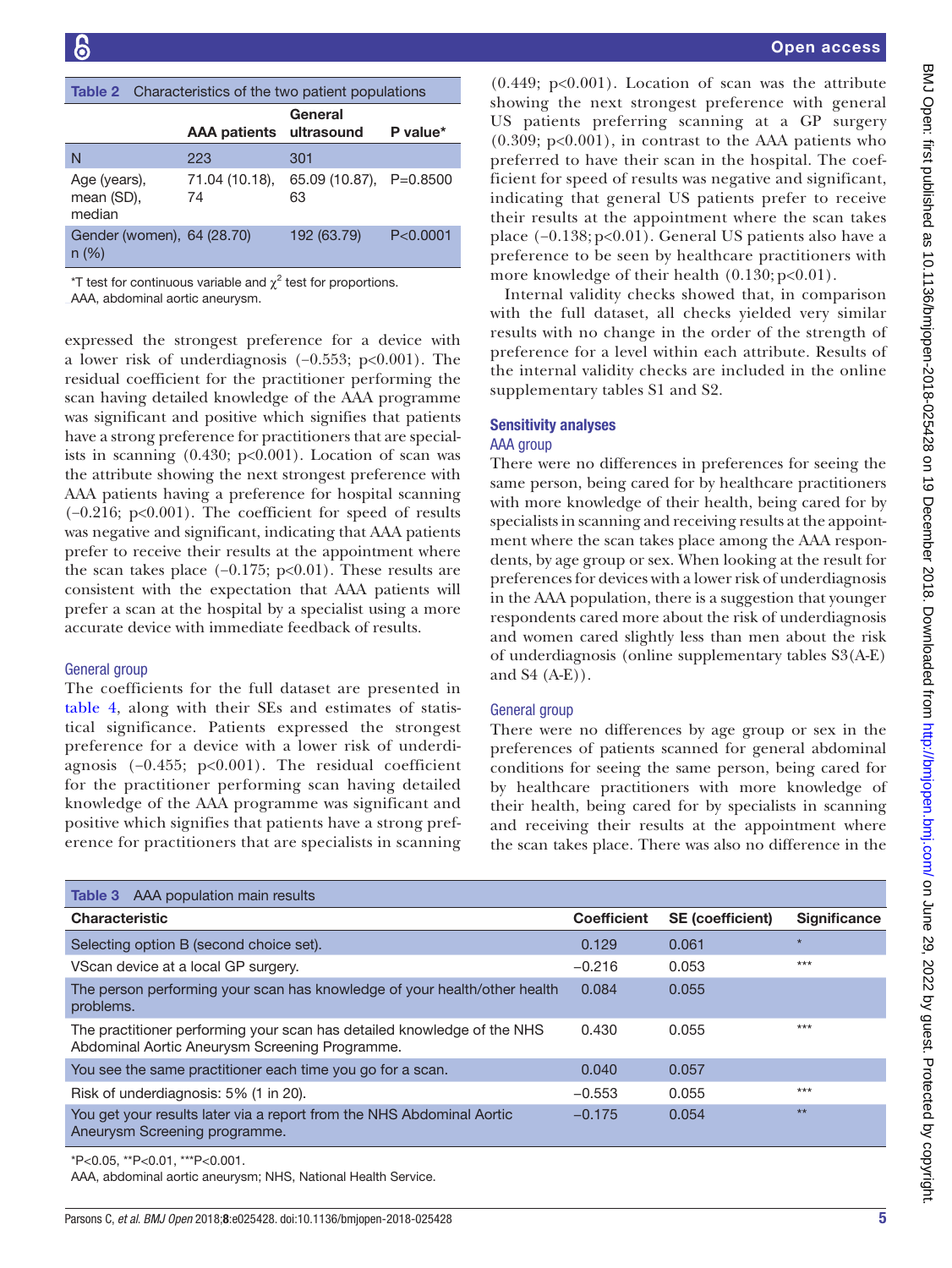<span id="page-5-0"></span>

| General ultrasound population main results<br>Table 4                                                           |                    |                         |                     |
|-----------------------------------------------------------------------------------------------------------------|--------------------|-------------------------|---------------------|
| <b>Characteristic</b>                                                                                           | <b>Coefficient</b> | <b>SE</b> (coefficient) | <b>Significance</b> |
| Selecting option B (second choice set).                                                                         | 0.086              | 0.052                   |                     |
| VScan device at a local GP surgery.                                                                             | 0.309              | 0.046                   | $***$               |
| The person performing your scan has knowledge of your health/other health<br>problems.                          | 0.130              | 0.047                   | $**$                |
| The practitioner performing your scan is a specialist ultrasound scanner (eg,<br>radiologist/ultrasonographer). | 0.449              | 0.047                   | $***$               |
| You see the same practitioner each time you go for a scan.                                                      | 0.066              | 0.049                   |                     |
| Risk of underdiagnosis: 5% (1 in 20).                                                                           | $-0.455$           | 0.047                   | $***$               |
| You get your results via a report that is sent to you at a later date.                                          | $-0.138$           | 0.046                   | $**$                |
| _*P<0.05, **P<0.01, ***P<0.001.                                                                                 |                    |                         |                     |

preference for devices with a lower risk of underdiagnosis by age group. When looking at the preferences for devices with a lower risk of underdiagnosis by gender, we found that women cared slightly more than men about the risk of underdiagnosis (online [supplementary tables](https://dx.doi.org/10.1136/bmjopen-2018-025428)  $S5(A-E)$  and  $S6(A-E)$ ).

# Marginal rate of substitution

An individual from the AAA population would, on average, need to have the risk of underdiagnosis fall by 1.17% to be prepared to have a scan at a general practice surgery rather than in hospital (online [supplementary](https://dx.doi.org/10.1136/bmjopen-2018-025428) [tables S7-8\)](https://dx.doi.org/10.1136/bmjopen-2018-025428). In contrast, an individual from the general US population would, on average, require the risk of underdiagnosis to increase by 2.04% to be prepared to have a scan at hospital.

An individual from the general US population would require a greater increase in risk of underdiagnosis to be prepared to have the scan performed by someone without knowledge of their health problems or to be scanned by a different practitioner each time they go for a scan.

An individual from the AAA population would require a larger reduction in risk of underdiagnosis, before they would change preference and wait for results via a later report (online [supplementary tables S7-8\)](https://dx.doi.org/10.1136/bmjopen-2018-025428).

# **DISCUSSION**

Patients have a strong preference for specialists in scanning, devices with a lower risk of underdiagnosis and receiving their results immediately after the scan takes place. AAA patients are not as concerned about who performs their scan, whereas general US patients have a strong preference for the practitioner performing the scan to understand their health problems.

In both groups studied, the residual coefficient for the VScan device versus hospital scanners is significant, but the direction of effect is different. AAA patients prefer hospital scanning, while abdominal US patients prefer the VScan device at general practice surgeries. The preference for a hospital scan by the AAA patients is unsurprising, given that they are under the care of a specialist

team and require information on the size of their aneurysm and how close this measurement takes them to needing potential surgery. General US patients do not usually have the same levels of anxiety as AAA patients<sup>[27](#page-7-10)</sup> and have usually been referred by their GP. It is logical that this population would want their GP to amalgamate knowledge of their general health with a diagnostic test as quickly and easily as possible.

This DCE demonstrates the importance of test accuracy for all patients. The expertise of personnel performing the scan and receiving the scan results promptly is important to both groups of patients. AAA surveillance patients prefer to have their scans performed in hospital, whereas general abdominal US patients would prefer to have a scan at a general practice. The two groups also differed in their preferences for the type of professional that performed the scan, with respect to knowledge of the patient's medical history. Given that AAA patients will have seen a vascular surgical team, it is unsurprising that they are less concerned with how well acquainted the ultrasonographer is with their medical history. Conversely, general abdominal US patients value the practitioner having knowledge of their medical history.

This study is, to our knowledge, the first of its kind to offer quantitative evidence of patient preferences for scanning in AAA surveillance and in general abdominal presentations. Strengths of the study include a sample size meeting the requirements of statistical efficiency and response efficiency<sup>26</sup> which enabled validity checks and allowed for subgroup comparisons. The multistage approach to the selection of attributes and levels was thorough: semistructured interviews allowed exploration of ideas important to participants and the interviews appeared to give data saturation.

This DCE study has several limitations. These mostly relate to the populations examined; all patients were recruited within the outpatient setting of a single centre, and therefore not necessarily representative of the general population. The average age of the general US population was 65.09 years which was deliberately matched to the AAA population, potentially limiting the applicability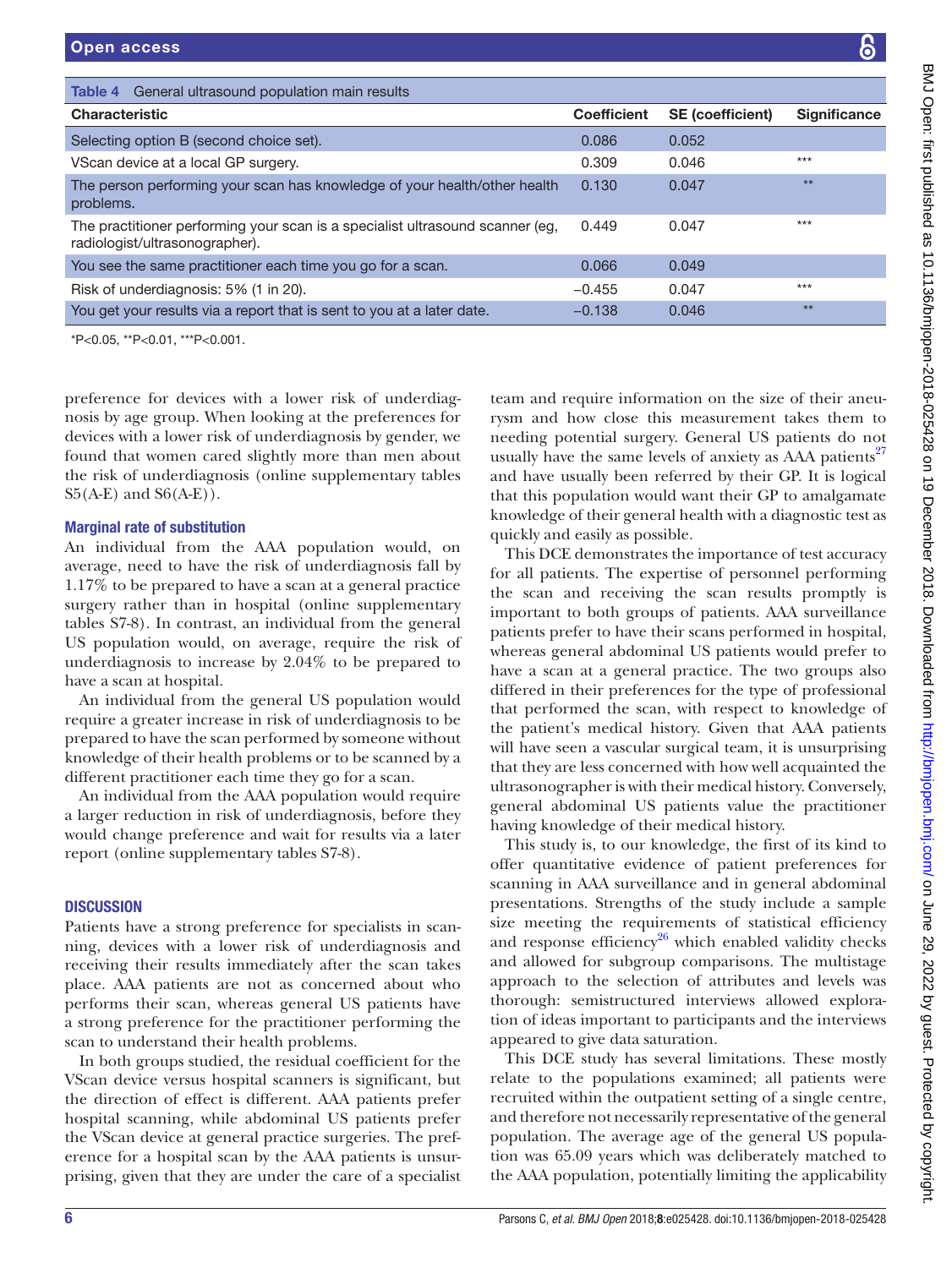to a younger general population. Clearly, patients, who did not attend their appointment during the recruitment period and those who declined to participate in the study, may differ from the two groups who participated in the study leading to the potential for self-selection bias. The study was not designed to examine patient attitudes towards false-positive results, but clearly this should be evaluated in future research.

It is difficult to make a direct comparison with other published DCEs in the radiological arena, as there is little comparative published literature. Plumb  $et\ a^{\beta}$ <sup>1</sup> demonstrated an extremely high tolerance for the diagnosis of false-positive extracolonic malignancies in CT colonography, leading to unnecessary additional radiological or invasive tests despite face-to-face interviews providing background information via interactive laptop presentation. Our study evaluated the importance of false-negative results to patients, but was not designed to explore patients' understanding of false-positive results. Screening studies have also demonstrated the relatively poor under-standing that patients can have of test accuracy.<sup>[28 29](#page-7-11)</sup>

Although previous studies have examined patient preferences to how, by whom and when results are conveyed to patients, results have been mixed and the methodologies used have not been based on robust qualitative or economic methods. Schreiber *et al*, [18](#page-7-4) found that patients prefer to have their imaging results conveyed directly by the radiologist, whereas Mangano  $et al^{19}$  $et al^{19}$  $et al^{19}$  found that patients preferred to have detailed examination results from the requesting physician. Some of these conflicting results may relate to the fact that the results may be delivered more quickly if delivered by a radiologist, but may not lead to a detailed discussion of the impact of the results on the patient.

The diagnostic capacity of portable US devices has not been fully evaluated in general abdominal conditions. Thus far, portable US has undergone thorough evaluation in cardiac and thoracic pathologies. However, its potential for relatively simple or binary clinical scenarios such as presence of gallstone disease, bladder distension and hydronephrosis has not been evaluated. Portable US performed by general practitioners in these scenarios could potentially benefit patients, both by saving time and cost, but also by satisfying patients' preference for a scan in the community by their doctor, who has knowledge of their medical history. Clearly, the value of this scenario needs to be set in the context of the potential limitations such as the potential for false-positives and potentially suboptimal operator accuracy which should inform the discussion between the general practitioner and patient.

The difficulty of travel to and from Trusts in the UK as well as the challenges and costs of parking are well documented and lead to non-attendance and its concomitant economic implications. $30$  There are therefore potential cost-savings to the patient and the healthcare system (via reduced travel, parking costs and time off work) by substituting a hospital-based service with a community-delivered US service at the time of patient presentation. Other populations that may benefit from portable US may reside in geographically remote or deprived areas. Studies have demonstrated decreased uptake of AAA screening in socially deprived and urban areas, $31$  and therefore general practitioners using portable US could target certain populations or areas at a local level. $32$ 

In conclusion, this large study has demonstrated the importance of test accuracy to two different patient groups. It is one of the first studies to use DCE methodology in the radiological arena and results particularly emphasise that general abdominal US patients prefer scanning in the community by practitioners who have an understanding of their medical history. The patient preferences elicited by this study should be considered in conjunction with other sources of evidence including diagnostic accuracy and cost-effectiveness when considering the adoption of portable US in routine clinical practice.

Acknowledgements The authors wish to thank all the patients who took the time to participate in the interviews and complete a detailed questionnaire describing their preferences.

Contributors JP undertook the DCE design and analysis. KAK carried out the DCE analyses. SP supervised the DCE design and analysis. FG supervised the qualitative research. AV carried out the qualitative research. CEH and CP provided clinical input into the development of the DCE materials. CP supervised recruitment into the study. KAK, JP, SP, CEH, CP, FG and AV wrote the first draft of the article. CP, JP and SP wrote the second draft of the article. All authors contributed to and agreed the final version of the manuscript. All authors had full access to all of the data (including statistical reports and tables) in the study and can take responsibility for the integrity of the data and the accuracy of the data analysis.

Funding The initial study was funded by NHS England Regional Innovation Fund (28560) and GE Healthcare. The VScan devices were on short-term loan from GE **Healthcare** 

Competing interests GE Healthcare was not involved in the planning of the discrete choice experiments.

Patient consent for publication Not required.

Ethics approval Ethical approval was granted by NRES committee West Midlands, Edgbaston (13/WM/0022).

Provenance and peer review Not commissioned; externally peer reviewed.

Data sharing statement Individual-level data from the study are available from the corresponding author on reasonable request.

Open access This is an open access article distributed in accordance with the Creative Commons Attribution Non Commercial (CC BY-NC 4.0) license, which permits others to distribute, remix, adapt, build upon this work non-commercially, and license their derivative works on different terms, provided the original work is properly cited, appropriate credit is given, any changes made indicated, and the use is non-commercial. See: [http://creativecommons.org/licenses/by-nc/4.0/.](http://creativecommons.org/licenses/by-nc/4.0/)

#### **REFERENCES**

- <span id="page-6-0"></span>1. England N. *Diagnostic Imaging Dataset Statistical Release*, 2013.
- 2. England N. *Diagnostic Imaging Dataset Statistical Release*, 2018.
- <span id="page-6-1"></span>3. *Clinical radiology UK workforce census 2016 report*. London: The Royal College of Radiologists, 2017.
- 4. The Society and College of Radiographers. *Sonographer Workforce Survey Analysis*, 2014.
- <span id="page-6-2"></span>5. Mjølstad OC, Andersen GN, Dalen H, *et al*. Feasibility and reliability of point-of-care pocket-size echocardiography performed by medical residents. *[Eur Heart J Cardiovasc Imaging](http://dx.doi.org/10.1093/ehjci/jet062)* 2013;14:1195–202.
- <span id="page-6-3"></span>6. Graven T, Wahba A, Hammer AM, *et al*. Focused ultrasound of the pleural cavities and the pericardium by nurses after cardiac surgery. *[Scand Cardiovasc J](http://dx.doi.org/10.3109/14017431.2015.1009383)* 2015;49:56–63.
- <span id="page-6-4"></span>7. Kuhn M, Bonnin RL, Davey MJ, *et al*. Emergency department ultrasound scanning for abdominal aortic aneurysm: accessible, accurate, and advantageous. *[Ann Emerg Med](http://dx.doi.org/10.1067/mem.2000.108616)* 2000;36:219–23.
- <span id="page-6-5"></span>8. Excellence NIfHaC. *Diagnostic Assessment Programme Manual*. Lonson, UK: NICE, 2011.